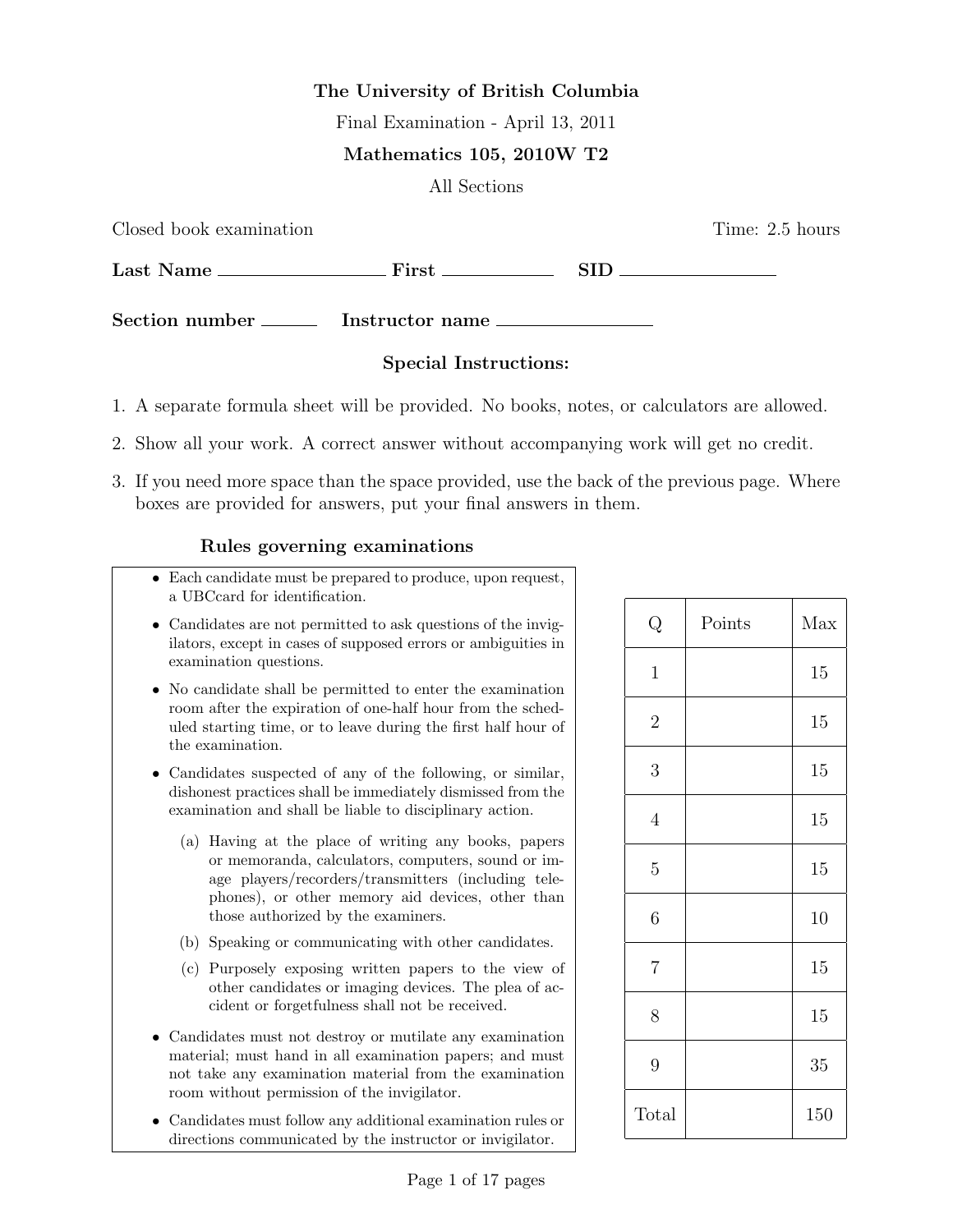1. (a) Determine the following indefinite integral:

$$
\int \cos(\ln x) \, dx.
$$

(10 points)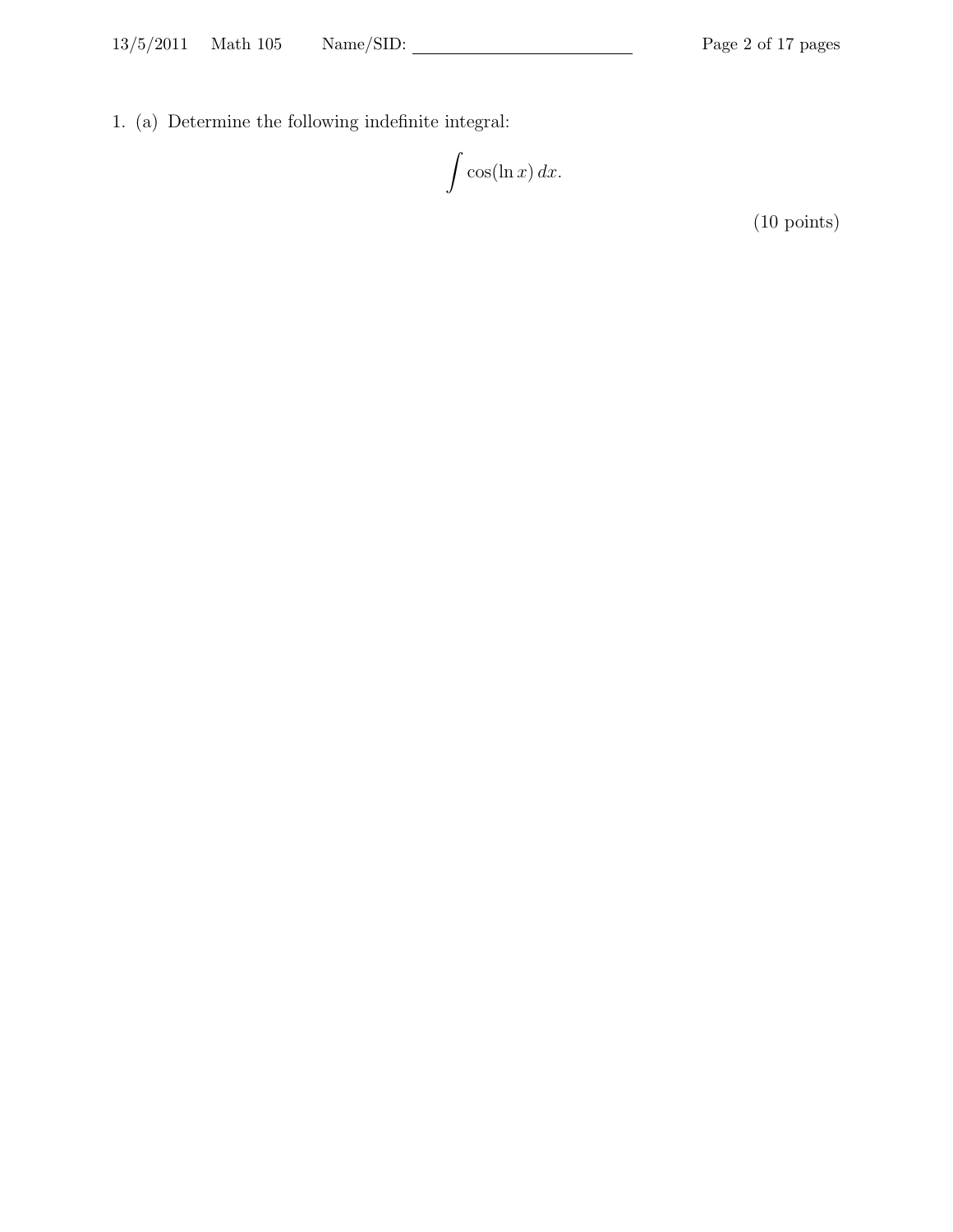(b) Find the value of the following definite integral:

$$
\int_0^{\frac{\pi}{2}} \cos^3 x \sin^2 x \, dx.
$$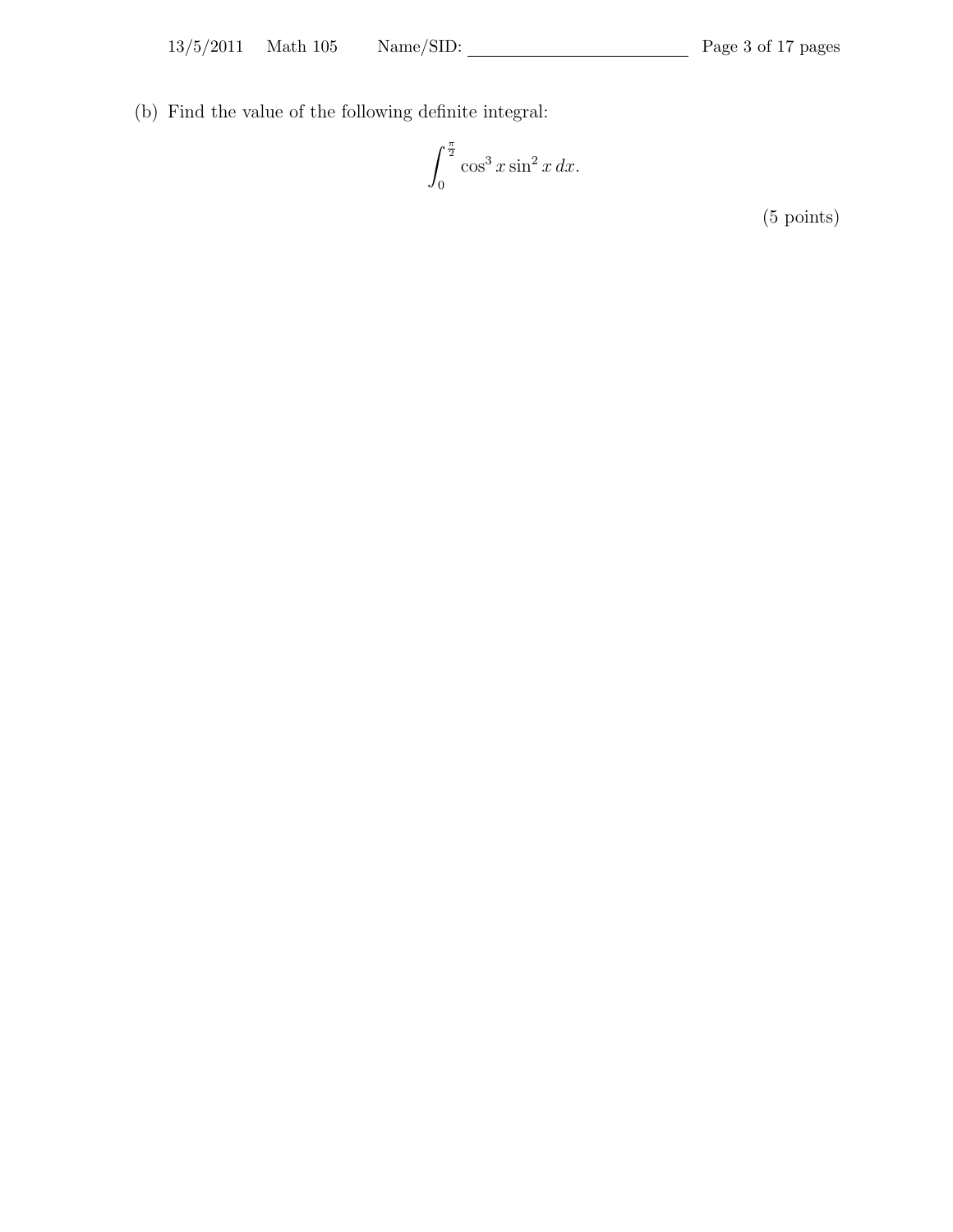2. Sketch the region in the first quadrant bounded by the curves

 $y = x$ ,  $y = 4x$  and  $xy = 1$ 

and find the area of this region.

 $(5 + 10 = 15 \text{ points})$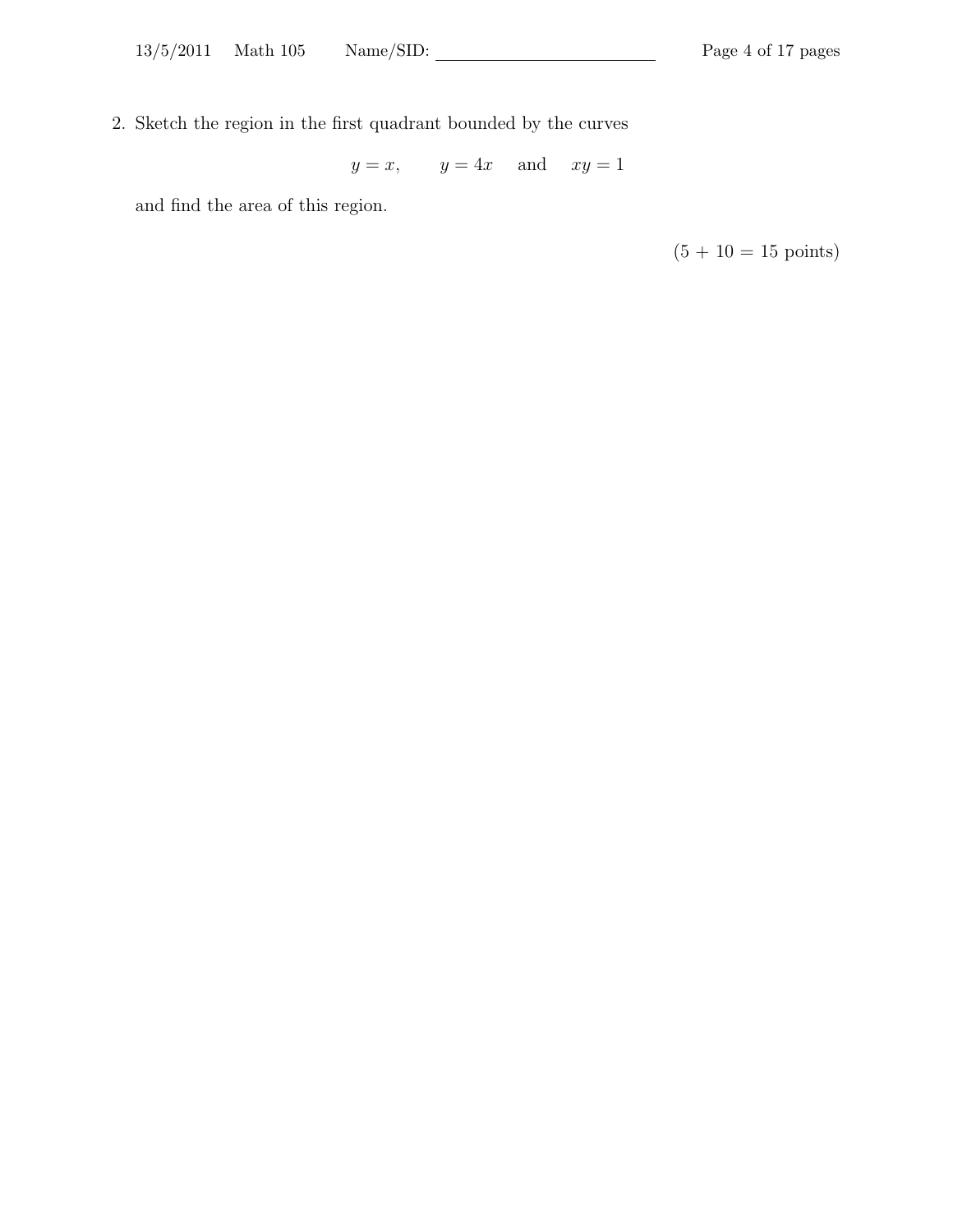3. Is there any value of  $k$  for which the function  $f$  below is a probability density function?

$$
f(x) = \begin{cases} \frac{2k}{(k+x)(k-x)} & \text{for } 0 \le x \le \frac{k}{2}, \\ 0 & \text{otherwise.} \end{cases}
$$

If yes, find all such values of  $k$ . If there is no such  $k$ , explain why.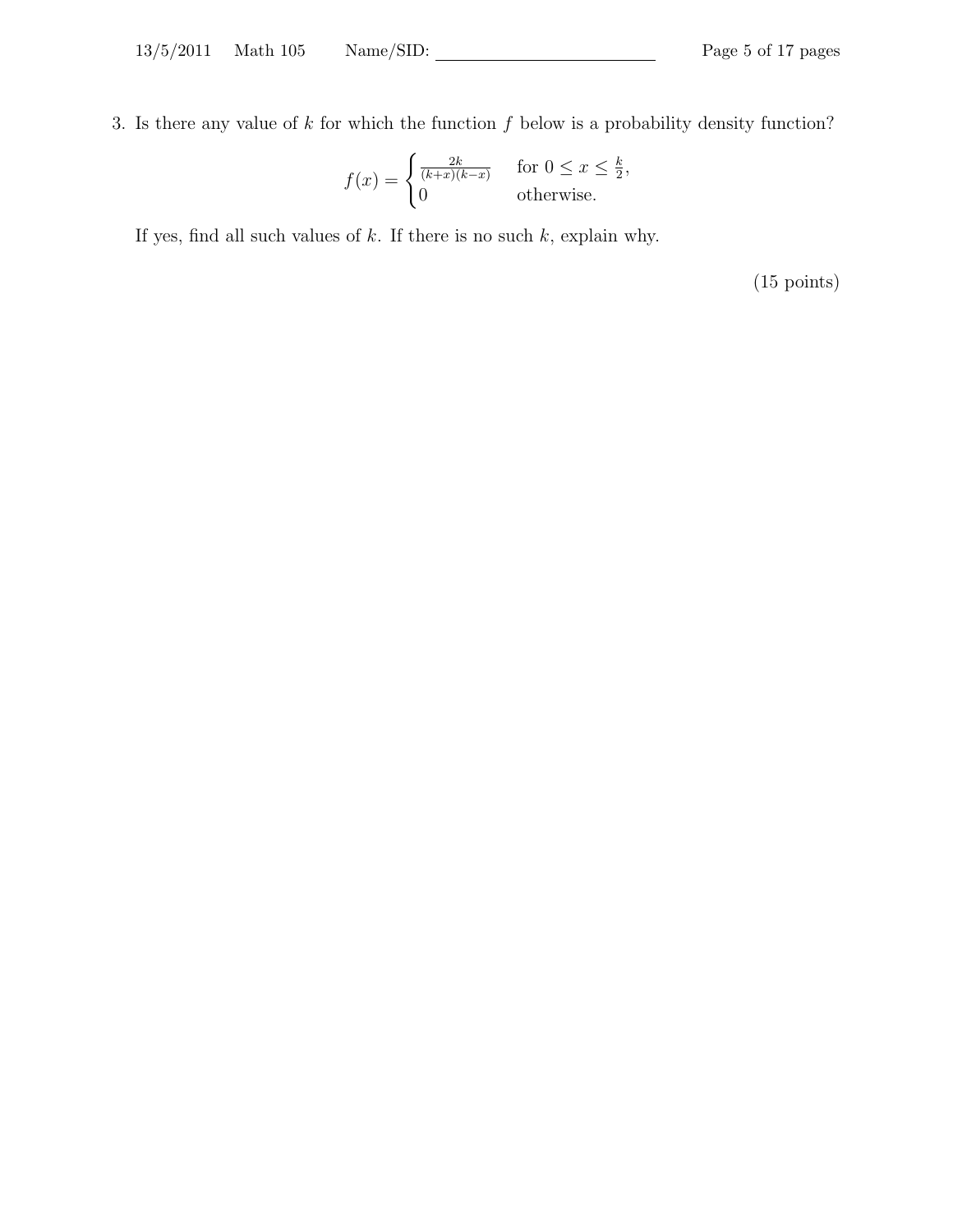4. The unit price of a certain commodity can fluctuate anywhere between \$2 and \$6.50. If the unit price is \$p, the supplier produces  $(p-2)$  units of it, while the consumers demand  $65p^{-1} - 10$  units. Find the market equilibrium and the consumer surplus.

 $(5 + 10 = 15 \text{ points})$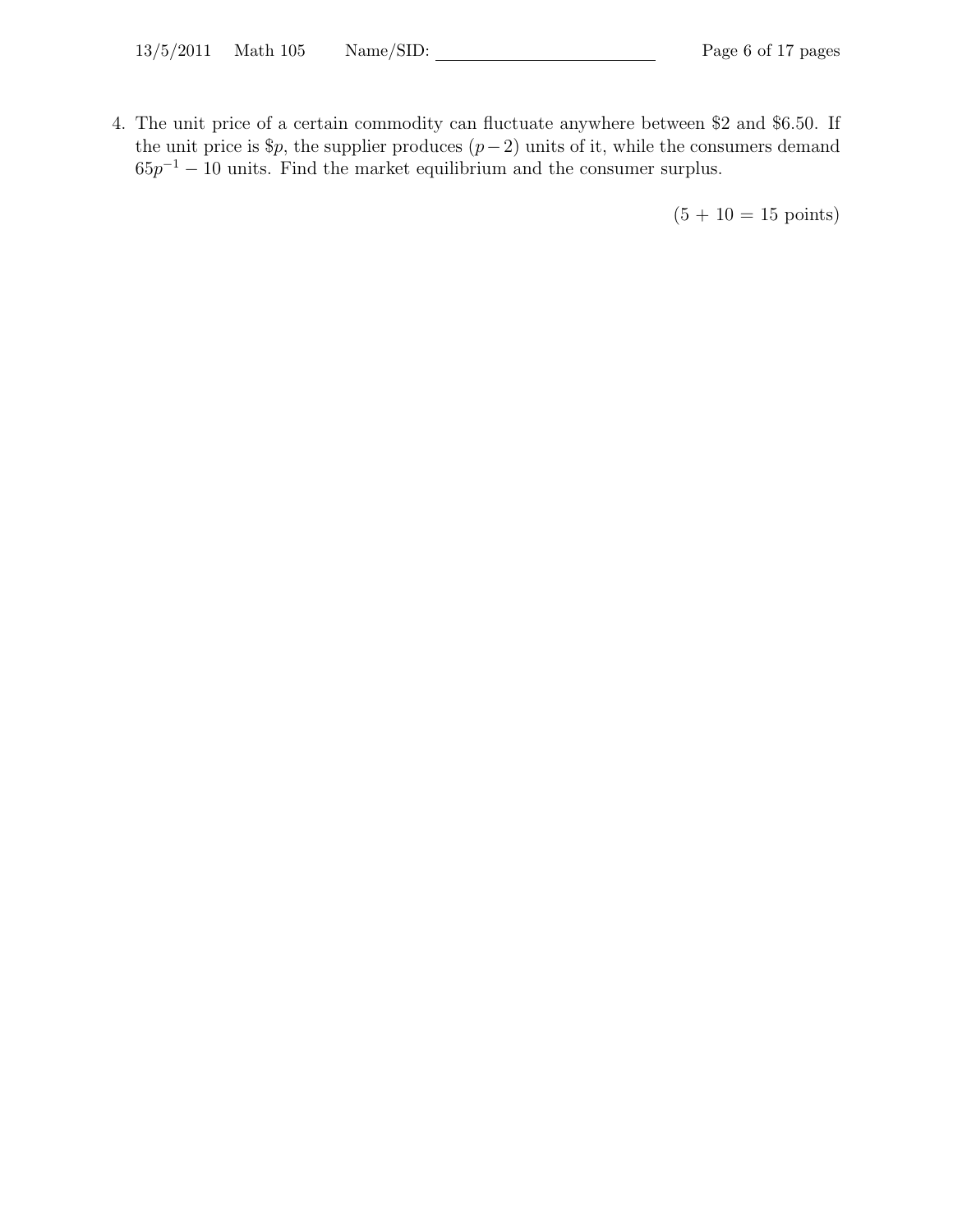- 5. You open a savings account under the Escalator Plan with an initial deposit of \$P. The advantage of this plan is that the interest rate is not fixed, but grows proportionally with time as long as the account is alive. In other words, the money in the account collects interest at the annual rate of  $rt$  at time  $t$ , compounded continuously (here  $r$  is a constant). You also keep adding money to the account in the form of a continuous deposit of  $S(t)$ at time t.
	- (a) Write down the initial value problem for the amount  $A(t)$  in your account in time t.

(5 points)

(b) Now suppose that  $P = 100$ ,  $r = 0.01$  and  $S(t) = 0$ . Under these assumptions, solve the initial value problem you wrote down in part (a).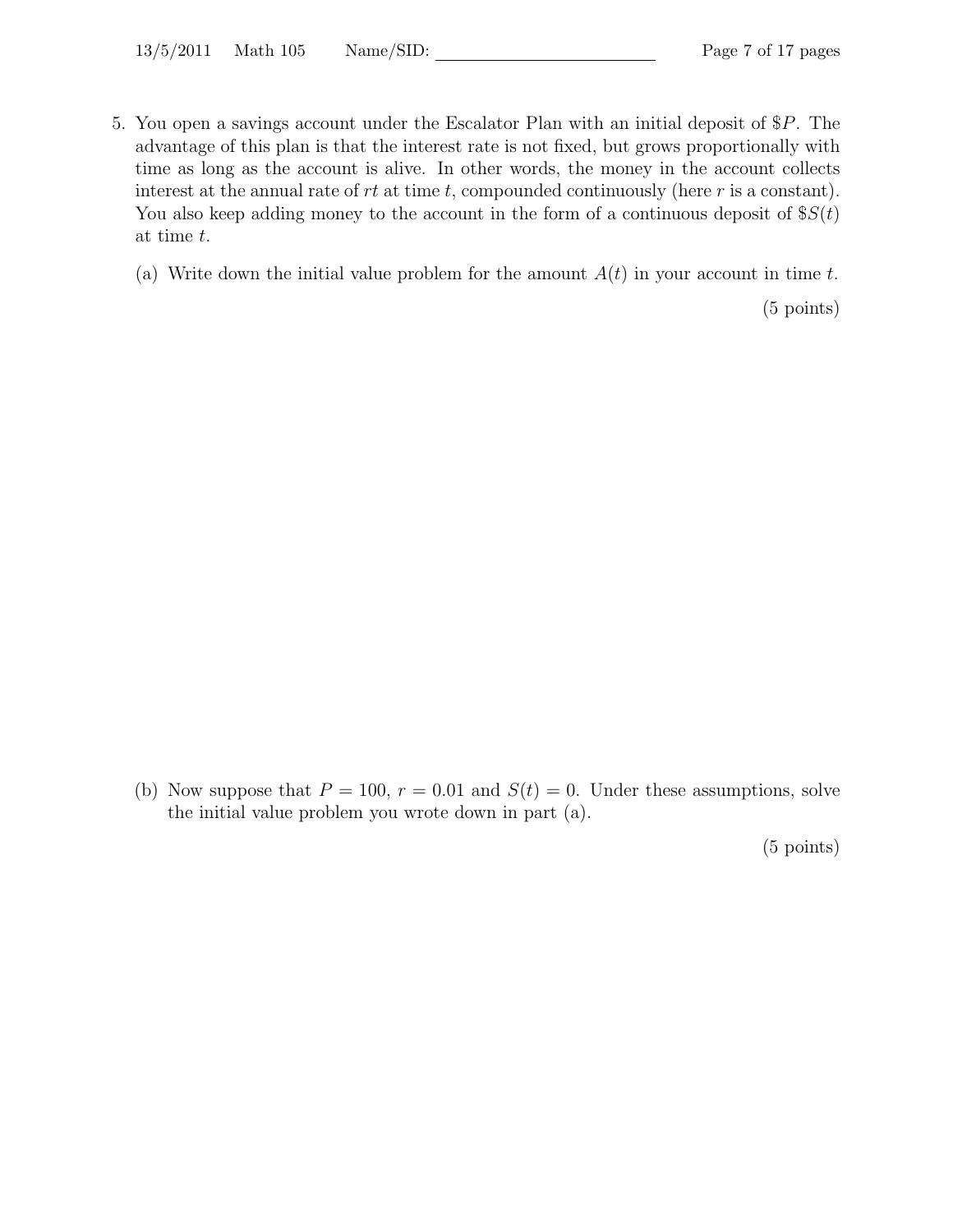(c) With the same conditions as in part (b), how long does it take for the account size to reach  $$100e^2$  after the initial deposit?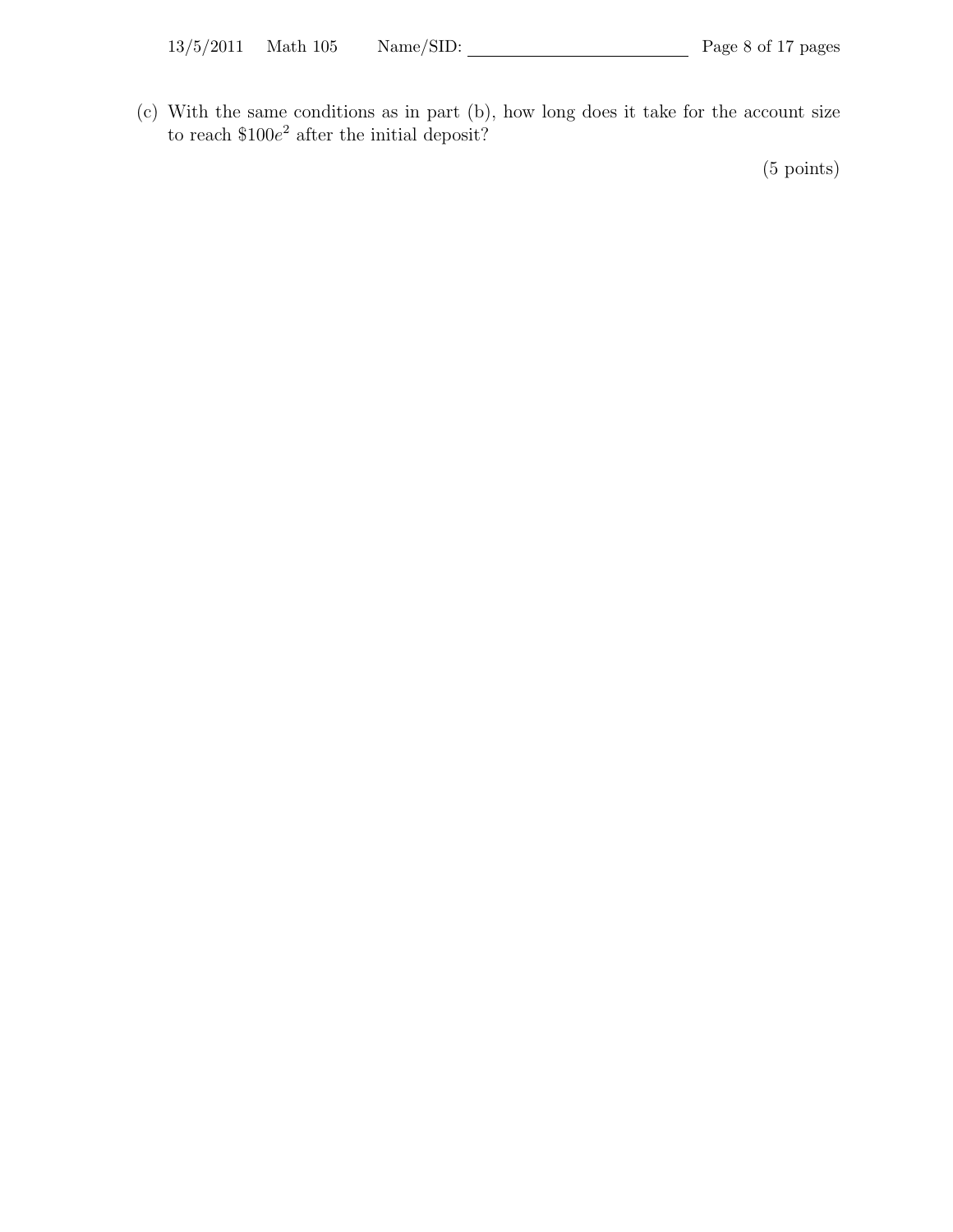6. A certain T-shirt company makes two types of shirts. Type A says "Much Music rocks" while Type B says "Business Calculus rocks". The company produces 1000 T-shirts in total every year. It sells each Type A shirt at \$15 and each type B at \$10. If the cost of producing  $x$  shirts of type A and  $y$  shirts of type B is

$$
C = \frac{1}{200}x^2 + 6x + 4y + 4000,
$$

determine how many shirts of each kind the company should produce to maximize its profit every year. Give a simple justification why the answer you obtained gives the maximum and not the minimum.

 $(9+1 = 10 \text{ points})$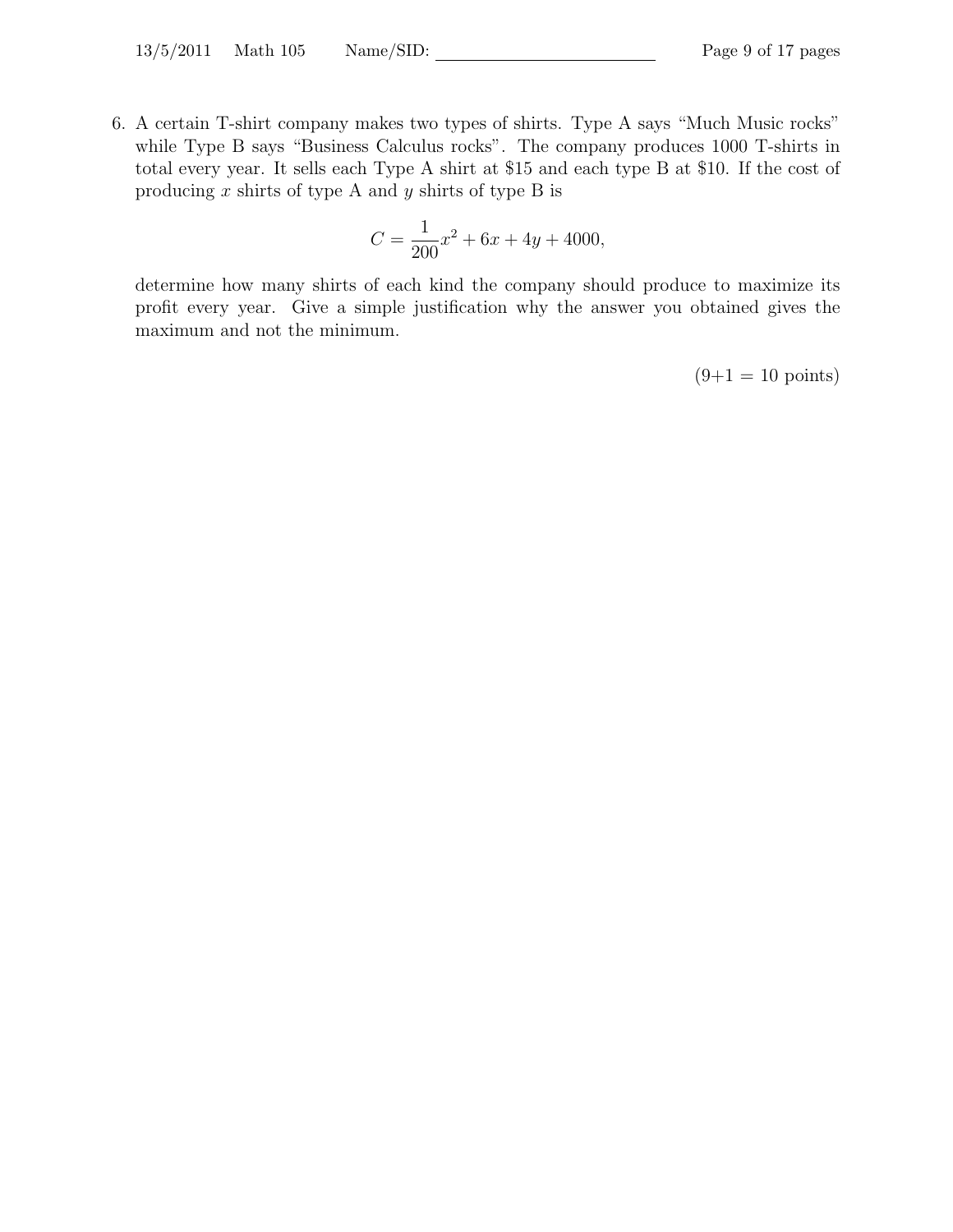7. Find numbers  $a$  and  $b$  such that the function

$$
f(x,y) = \ln(xy^2) + bx^2 + 3axy
$$

has a critical point at  $(1, 3)$ . Is this critical point a local maximum, a local minimum or a saddle?

 $(10 + 5 = 15 \text{ points})$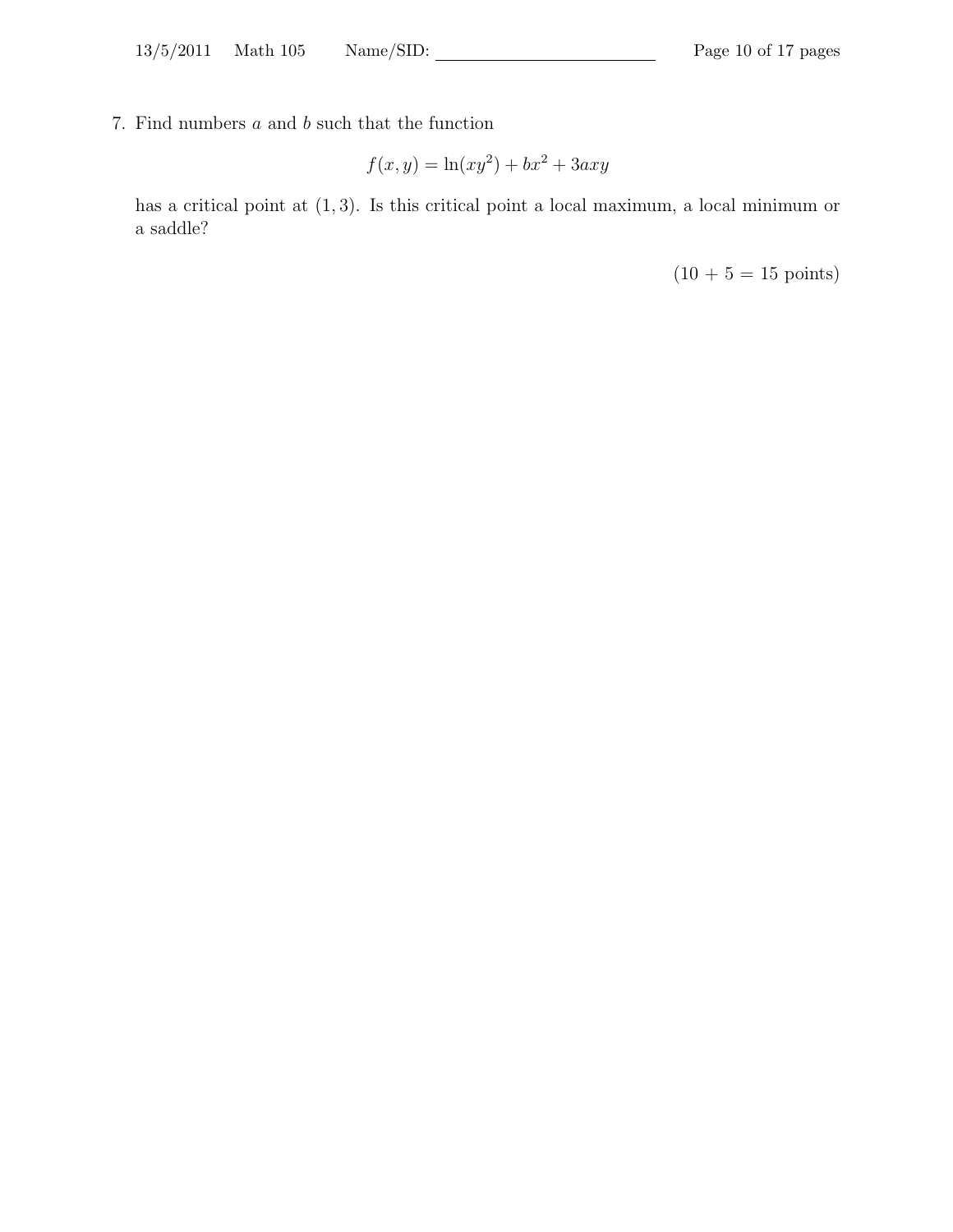8. The productivity (measured in the dollar value of goods produced) of a certain country is given by the function

$$
f(x,y) = 160x^{\frac{3}{4}}y^{\frac{1}{4}},
$$

where  $x$  denotes the amount (in dollars) invested in labor, and  $y$  is the amount invested in capital. Recall that the marginal productivity of labor (respectively capital) is the rate of change of f with respect to x (respectively y), holding y (respectively x) fixed.

(a) Suppose that the country is currently utilizing 81 units of labor and 16 units of capital. Find the current marginal productivity of labor and also the current marginal productivity of capital.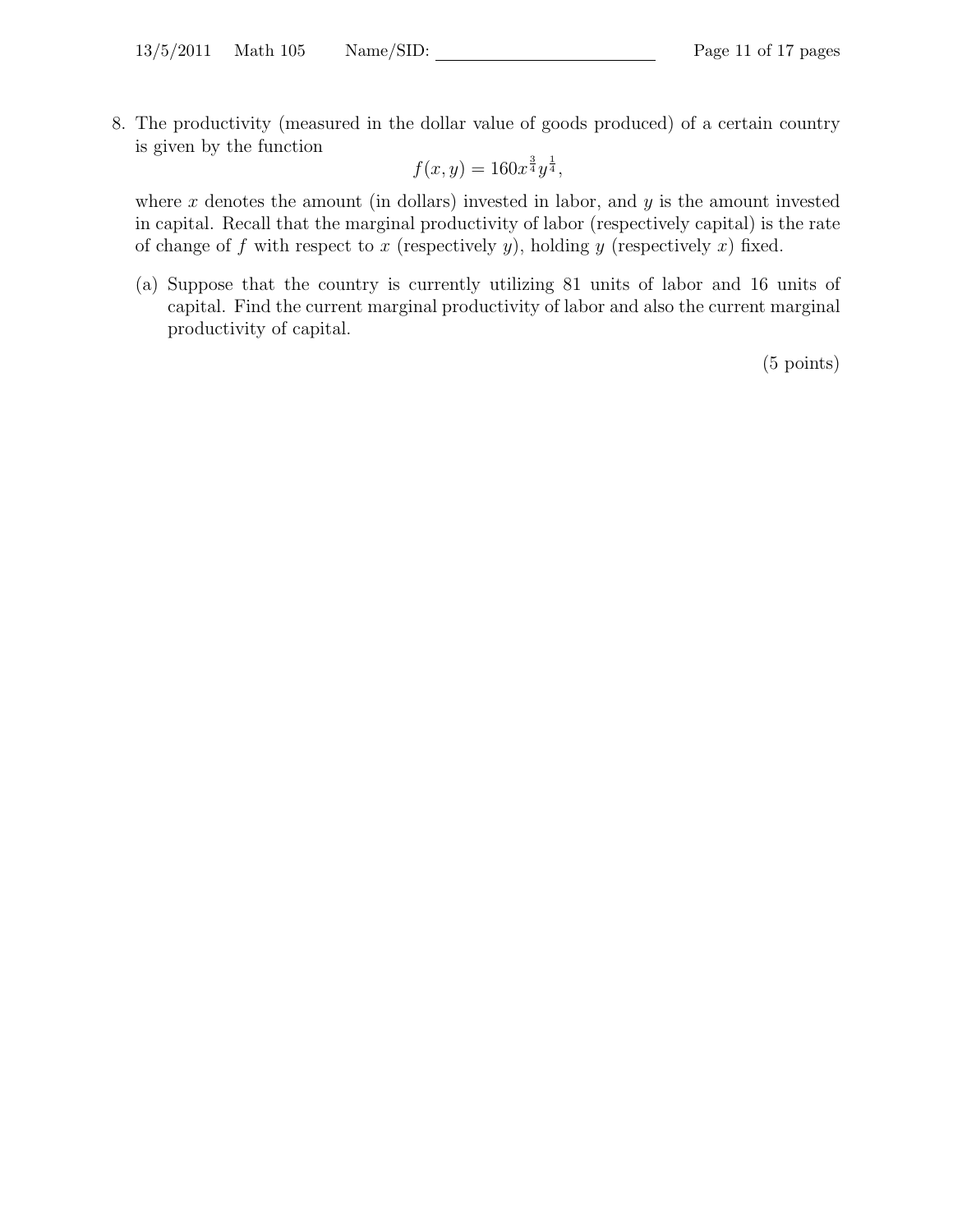(b) Suppose that the government has the following two policy options,

- Policy I: increase labor by 1 unit without changing capital, and
- Policy II: increase labor by  $\frac{1}{2}$  units and capital by  $\frac{1}{3}$  units.

Using the marginal productivities obtained in part (a), find approximations for the changes in productivity under each of these policies. Based on these approximations, which policy should the government encourage for higher productivity?

(5 points)

(c) Find all vectors **v** with the property  $|\mathbf{v}| = |\nabla f(81, 16)|$  that point in the direction of no change in productivity from its current value.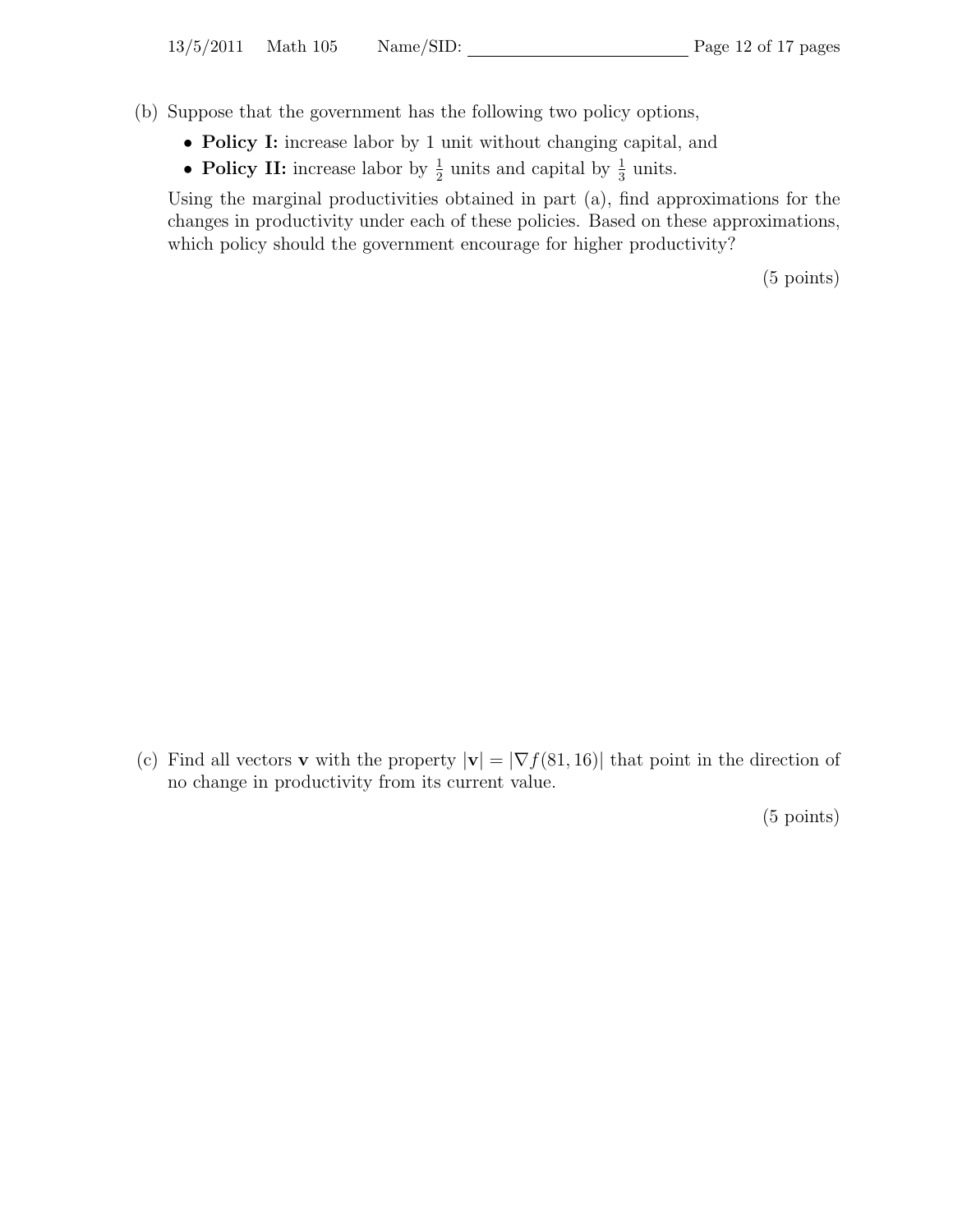- 9. Each of the short-answer questions below is worth 5 points. Put your answer in the box provided and show your work. No credit will be given for the answer without the correct accompanying work.
	- (a) Does

$$
\lim_{(x,y)\to(0,0)}\frac{xy^2}{x^2+y^4}
$$

exist? If it does, find its value. If not, write "does not exist" in the box and give reasons why.

Answer: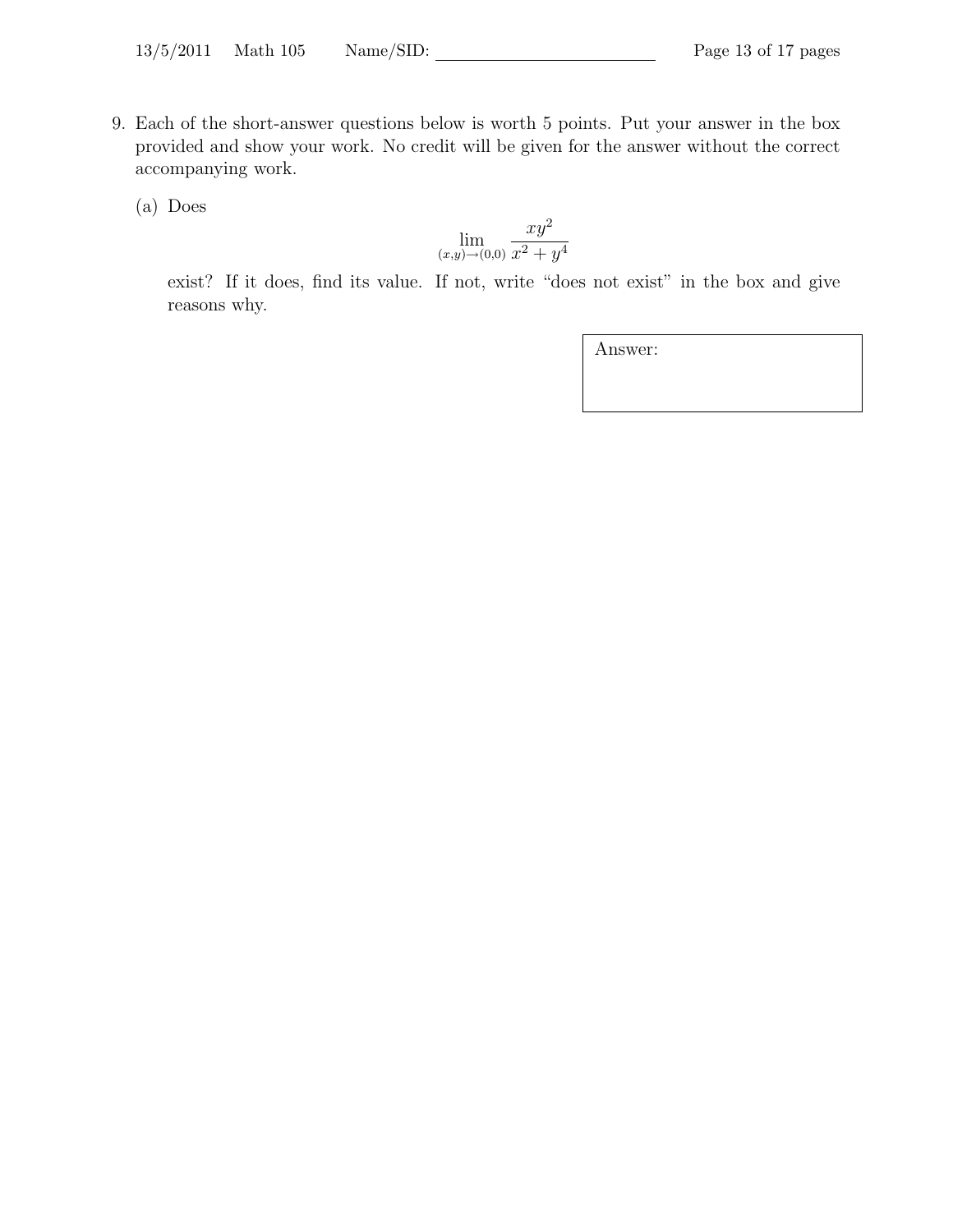(b) What is the slope of the curve

$$
y = \int_0^{2\sin x} e^{-t^2} dt
$$

at the point  $x = 0$ ?

Answer:

(c) Express the limit

$$
\lim_{n \to \infty} \frac{1}{n} \sum_{k=1}^{n} \ln\left(1 + \frac{k}{n}\right)
$$

as a definite integral, and leave it in the form of an integral. Do not evaluate it!

Answer: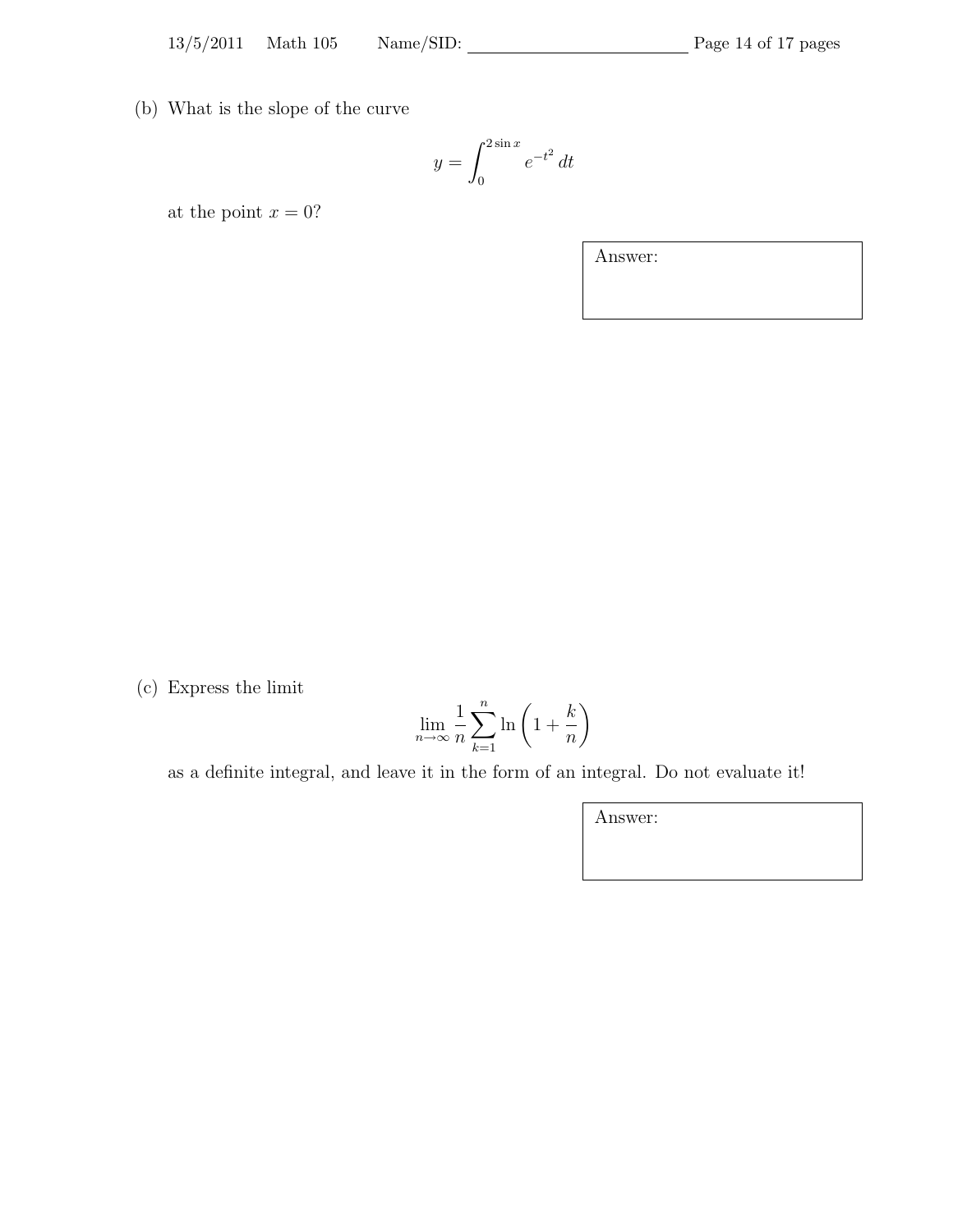(d) Determine whether the improper integral

$$
\int_0^2 \frac{2x}{1-x^2} \, dx
$$

is convergent or divergent. If convergent, write the value of the integral in the box. If not, write "divergent" and explain why in the space provided below.

Answer: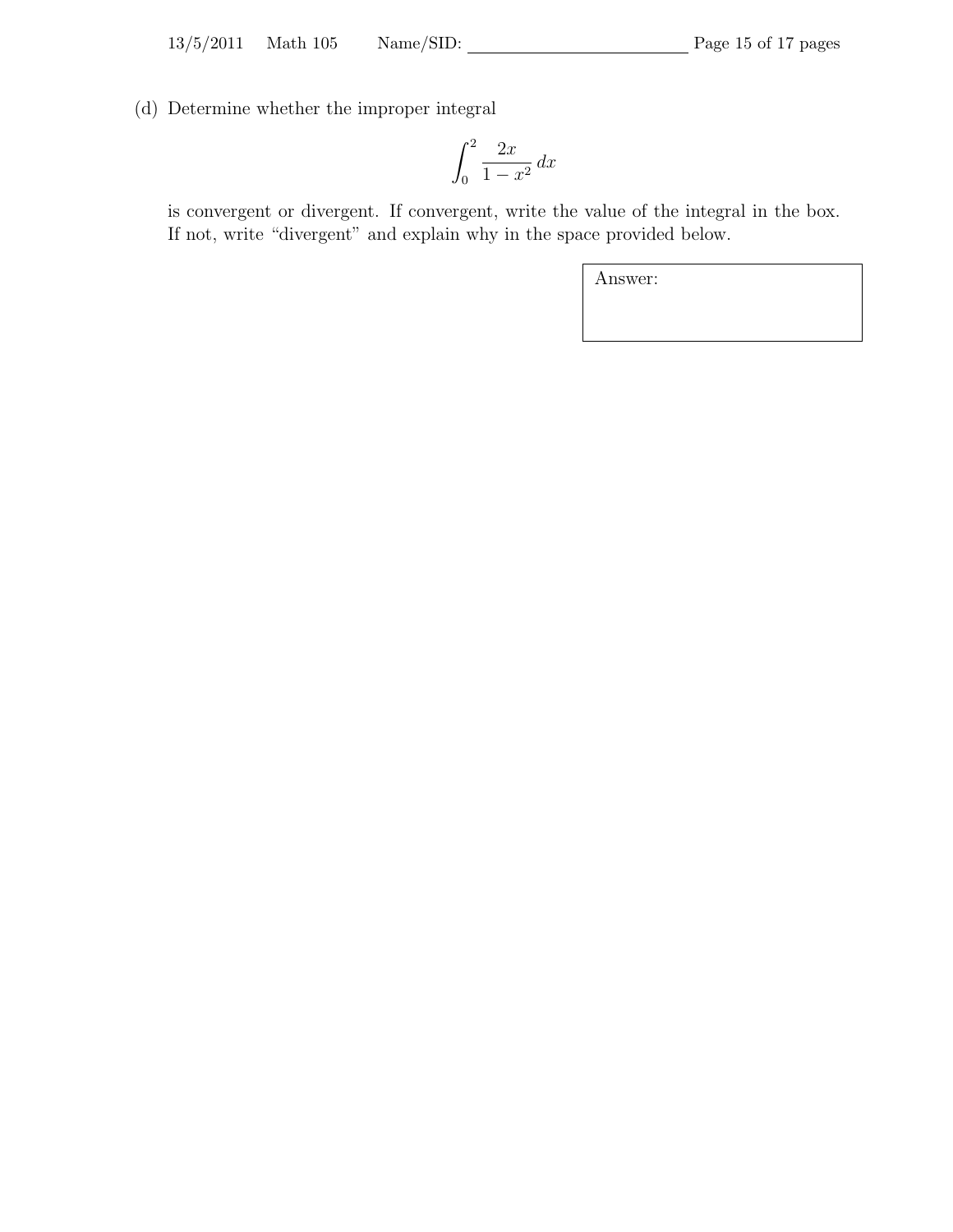(e) In the box, write down which of the equations

$$
z = x2 + y2
$$
,  $z = x2 - y2$ ,  $x2 + y2 + z2 = 1$ ,  $z2 = x2 + y2$ 

describes the surface with the following diagram?



If  $z = f(x, y)$  is the equation of the surface in the diagram, sketch in the space provided below the level curve of f at height  $z = 2$ . Provide explicit labels for your sketch.